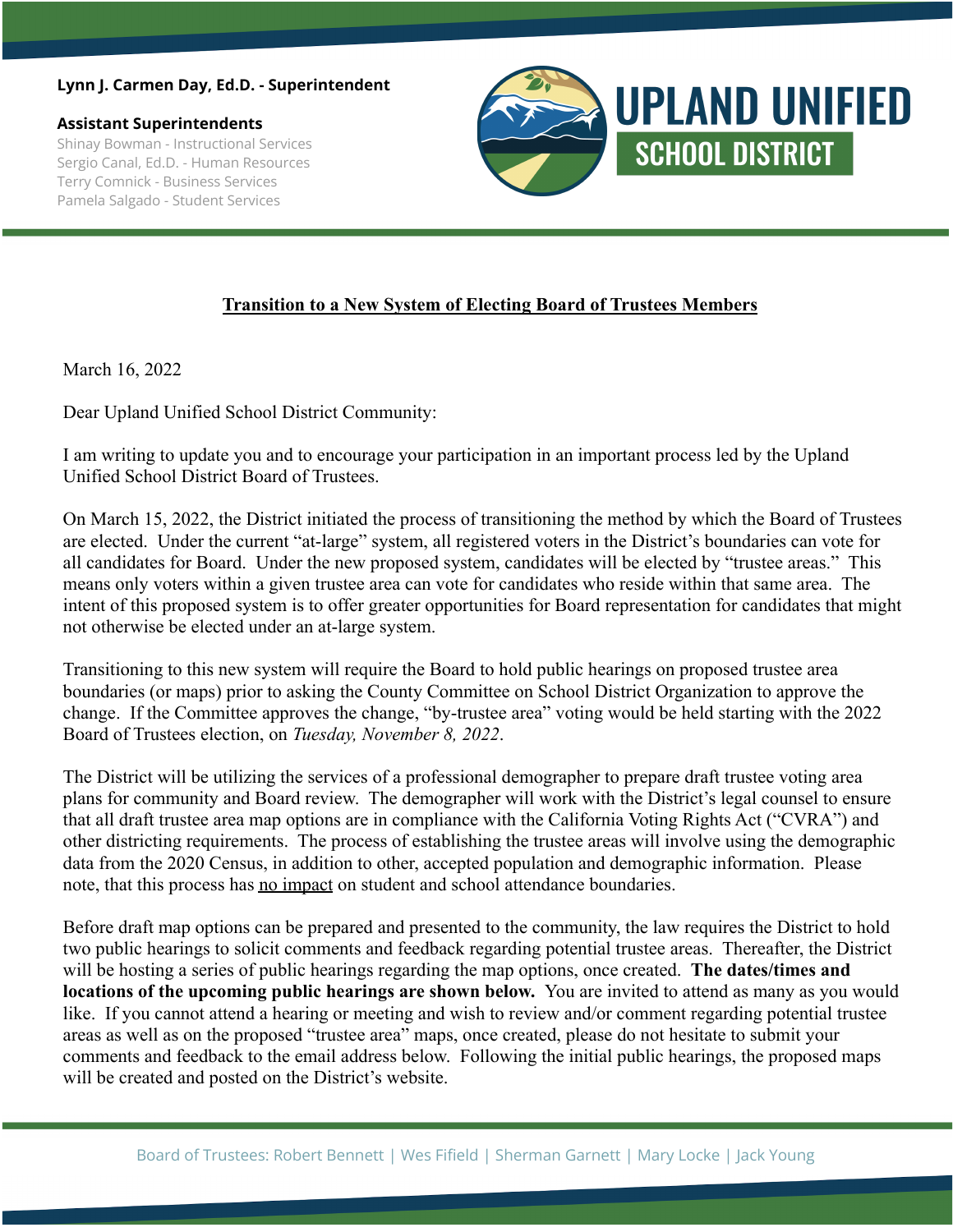### **Lynn J. Carmen Day, Ed.D. - Superintendent**

**Assistant Superintendents** Shinay Bowman - Instructional Services Sergio Canal, Ed.D. - Human Resources Terry Comnick - Business Services Pamela Salgado - Student Services



You may email any comments or questions to Stefanie Jennings at stefanie jennings@upland.k12.ca.us. You may also comment by telephone at (909) 985-1864 ext. 21120.

We look forward to your participation in this important process in the coming weeks.

Sincerely,

Jym & Cam Day

Lynn J. Carmen Day Superintendent